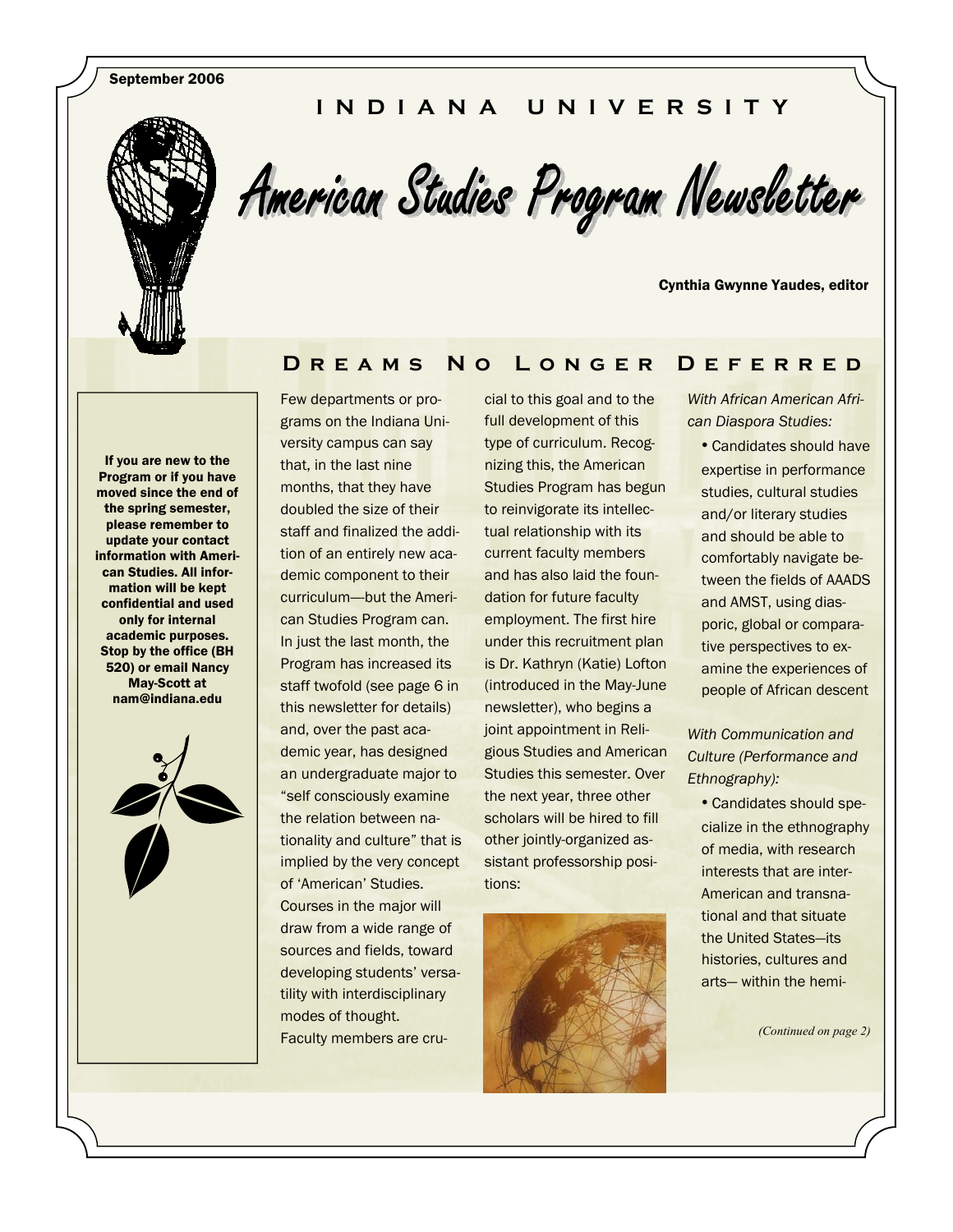#### **Page 2**

spheric context of the broader Americas or that focus on a different part of the Americas within the context of an inter-American, transnational approach. Central to this position will be the ability to "trouble" notions of the border and national identity, explore the mediated relationship between indigeneity and cosmopolitanism or attend

*(Continued from page 1)* to the role of media in the diaspora-homeland relationship.

> • *A position with English* will also be offered, the details of which are, as of this printing, being finalized.



### CONFERENCE INVITATIONS

#### *Business History Society Annual Meeting Deadline for proposals 15 October 2006*

The theme for this conference is Entrepreneurial Communities, defined broadly in scope and scale. We are interested in papers that explore the roles of a variety of actors and the wider social context in which entrepreneurial activity takes place. Proposals (for either individual papers or entire panels) for the annual meeting are invited. Each proposal should include a cv and a one-page abstract for each paper, and a panel proposal should also include a cover letter and a list of preferred chairs and commentators. Proposals should be sent to:

Dr. Roger Horowitz, Secretary Treasurer Business History Conference PO Box 3630 Wilmington, DE 19807

#### *Engaging Through Places Imagining America: Artists and Scholars in Public Life 6-8 October 2006 Ohio State University*

Imagining America is a consortium of 80 colleges and universities committed to public scholarship and public culturemaking through the humanities, arts, and design. Imagining America's mission is to strengthen the public role and democratic purposes of the cultural disciplines and interdisciplines. It supports publicly-engaged academic work and the structural changes in higher education that such work requires. For more details and information regarding submissions of proposals, visit *www.ia.umich.edu* or contact Josephine Tsai at jotsai@umich.edu.

#### *American Art in Global Context 28-30 September 2006 Smithsonian American Art Museum*

This symposium will look at American visual art in a global context--from circum-Atlantic migrations in the eighteenth century to the impact of European training, Asian decorative styles, trans-Pacific contacts, and immigration patterns on Americans in the late nineteenth century; from the export of U.S. culture and media in the twentieth century to the impact of Latin American and Asian immigrants on the nation's visual arts in the new millennium. The complete list of speakers and program, and information about registration and lodging, will be posted at *AmericanArt.si.edu/ education/opportunities-symposium.cfm.* 

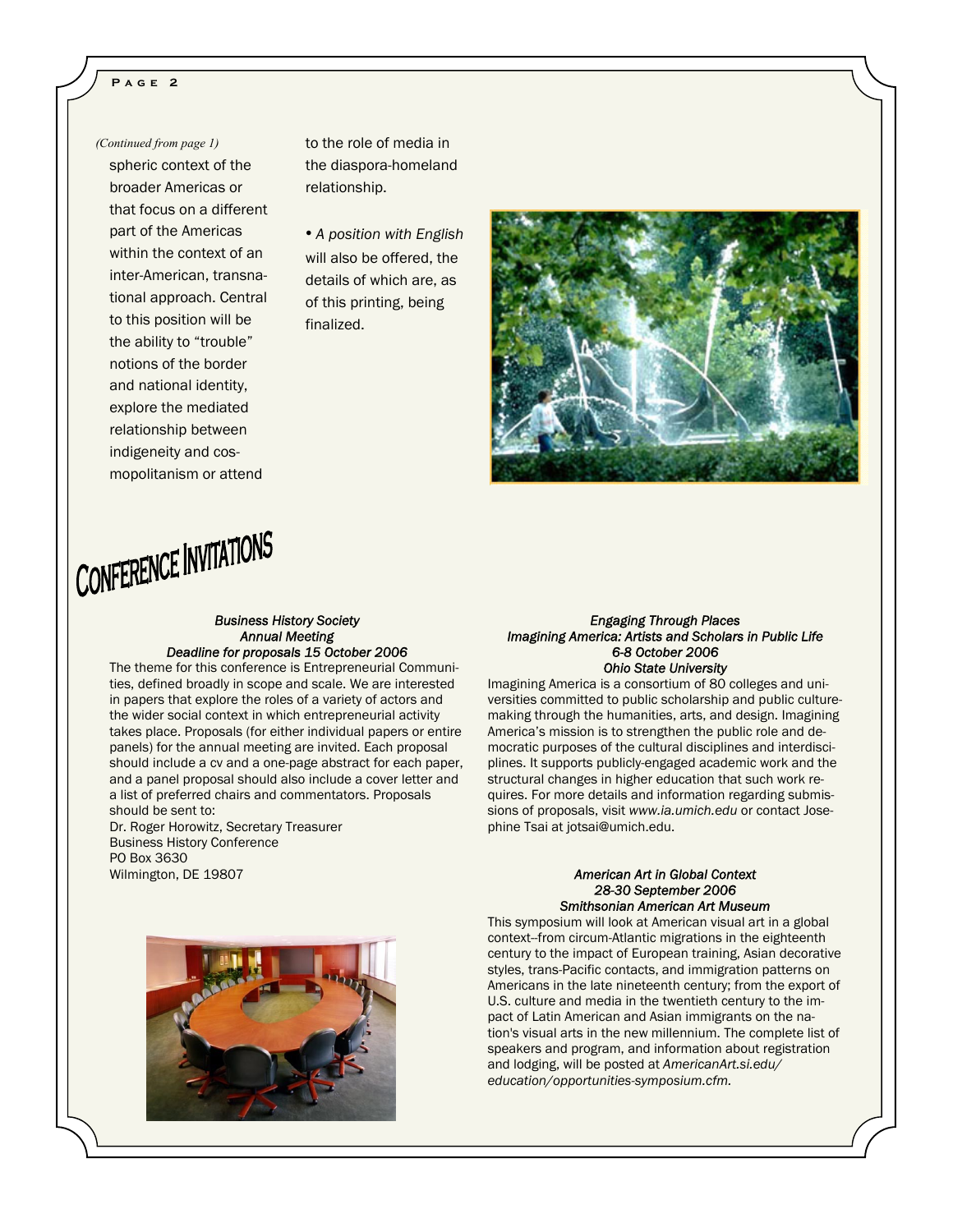

*The Library Quarterly*, now under the editorial leadership of John C. Bertot and Wayne A. Wiegand, seeks original submissions that link scholarship on reading with the library as a reading institution, explore the library as a cultural space, evaluate library networked services and resources, examine collection development in networked environments, or address information architecture and telecommunication policy. *The Library Quarterly* seeks to interpret relevant issues and current research for the librarian, educator, administrator, and others involved with the collection and history of books. For more information visit *Library Quarterly* online at: http:// *www.journals.uchicago.edu/LQ*

#### *Essays on the History, Theory and Practice of U.S. Letters, 1620-1860 Deadline 1 November 2006*

We are seeking essays employing a broad variety of approaches examining and theorizing letters' form, materiality, and aesthetics; emergence from and intervention in social and political contexts; negotiation and mediation of race, class, gender relationships and national identities; editorial, composition, or revision practices; reception. Essays may focus on a single author, letter exchanges, or issues across authors and eras. Send hard copy (maximum 25 pages) and email attachment to each editor: Sharon M. Harris (sharon.harris@uconn.edu) and Theresa Strouth Gaul (t.gaul@tcu.edu).

#### *Special Issue of Meridians Women, Hip-Hop and Popular Music Deadline 1 December 2006*

We invite critical essays, creative work, and interviews from a variety of disciplines. We especially invite submissions that highlight global and transnational perspectives on women, hip-hop from around the globe and other forms of popular music. High priority will be given to submissions that utilize critical race feminist analyses. Essays, no longer than 9000 words, should follow Chicago style. Please send email attachments of 150-word abstracts and manuscripts to R. Dianne Bartlow at

Dianne.bartlow@csun.edu and Janell Hobson at jhobson@albany.edu in Word format.



## FUNDING OPTIONS

#### *Columbia Society of Fellows in the Humanities Application deadline 2 October 2006*

The Society will appoint a number of postdoctoral fellows in the humanities for the academic year 2007-2008. We invite applications from qualified candidates who have received the Ph.D. between 1 January 2003 and 1 July 2007. Fellows are appointed as Lecturers in appropriate departments at Columbia University and as Mellon Fellows in the Society of Fellows. The fellowship is renewable for a second and third year. In the first year, Fellows teach one course per semester; at least one of the courses will be in the undergraduate general education program. In years two and three, Fellows teach one course per year. The annual stipend will be \$52,000. Each Fellow receives a research allowance of \$3,000. Application forms are available at *www.columbia.edu/cu/societyoffellows*.



#### *Visiting Scholars Program Post-Doctoral/Junior Faculty Fellowships American Academy of Arts and Sciences Application postmark deadline 14 October 2006*

The Academy is interested in proposals that relate to its current projects in the following program areas: Humanities and Culture, Science and Global Security, Social Policy and American Institutions, and Education. For details, contact: The Visiting Scholars Program American Academy of Arts and Sciences 136 Irving Street

Cambridge, MA 02138-1996 Or visit www.amacad.org/visiting.aspx



#### *Fellowships in the Social Sciences and Humanities Woodrow Wilson International Center for Scholars Application deadline 1 October 2006*

The Center awards academic year residential fellowships to individuals from any country with outstanding project proposals on national and/or international issues. Topics and scholarship should relate to key public policy challenges or provide the historical and/or cultural framework to illumine policy issues of contemporary importance. Fellows are provided stipends which include round trip travel, private offices, access to the Library of Congress, Windowsbased personal computers, and part-time research assistants. For more information, visit *www.wilsoncenter.org/fellowships.*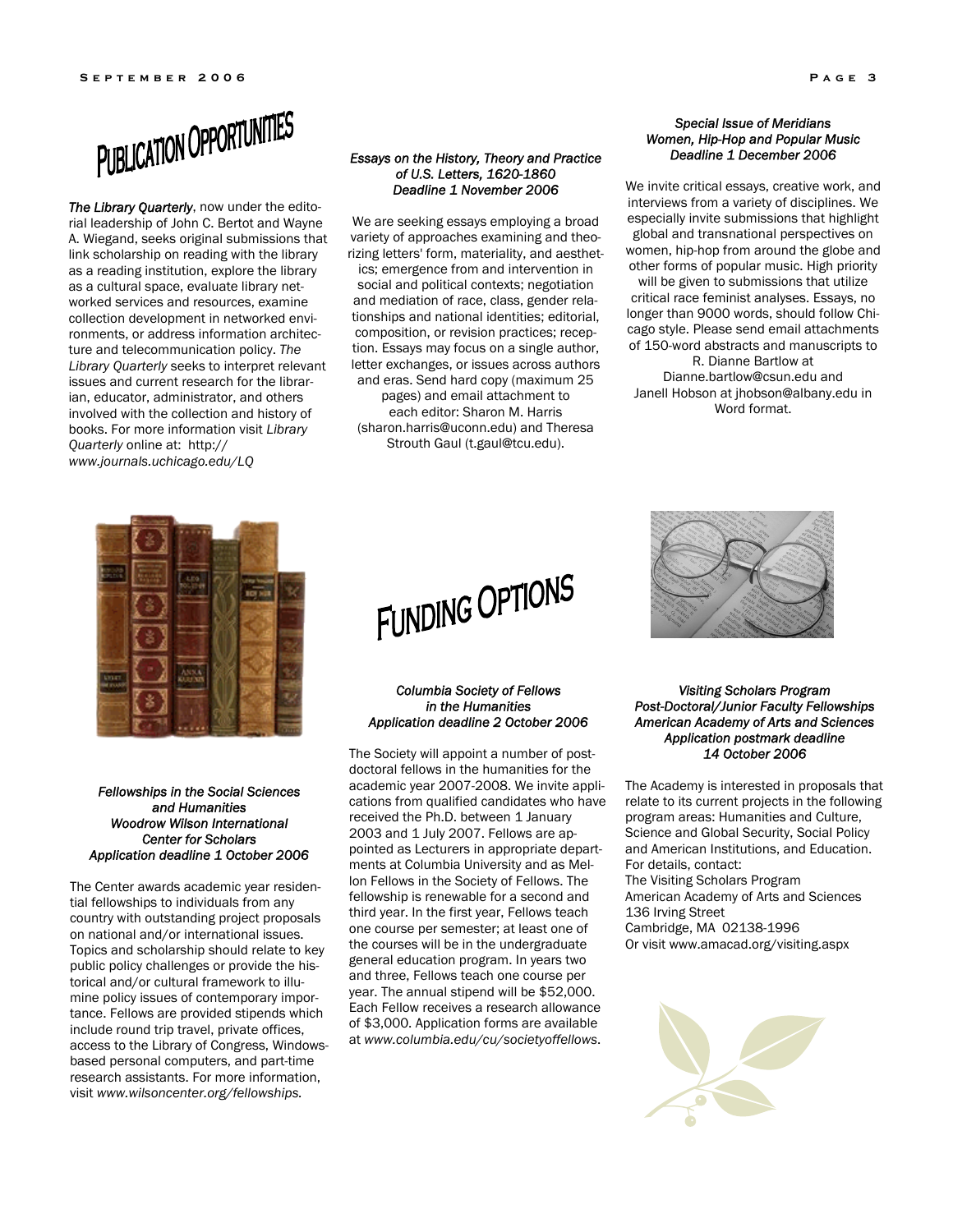# **PAGE 4**<br>OFFERS OF EMPLOYMENT

#### *American Studies Department California State University Fullerton Postmark deadline 2 October 2006*

Applications are invited for a tenuretrack assistant professorship to begin Fall 2007. We seek a specialist in race and ethnicity within the larger context of American society and culture. Qualifications include: (1) Ph.D. in American Studies or American social/cultural history; (2) university teaching experience; (3) ability to teach AMST 201 (Introduction to American Studies) and AMST 301 (American Character); (4) ability to teach advanced courses in area of specialization. Evidence of successful teaching and potential for significant scholarly publication is essential. Salary is competitive and commensurate with experience and qualification. To apply, send a letter of interest, curriculum vita, and three letters of recommendation to:

Michael Steiner, Recruitment Chair, American Studies Department P.O. Box 6868 California State University Fullerton, CA 92834-6868.

#### *Ethnic Studies Department Cal Poly San Luis Obispo Closing date 13 November 2006*

Applications are being accepted for a tenure track position at the rank of Assistant or Associate Professor to begin in September 2007. Candidates must have expertise in, and be prepared to teach, courses in one or more of the following areas of Ethnic Studies: Africana Studies, Asian American Studies, Comparative Ethnic Studies, or Cultural Studies.

Duties include teaching, scholarship, advising students, committee service, and contributing to the development of a newly established major degree program in Comparative Ethnic Studies. Ph.D. in Ethnic Studies, or comparable programs in Social Sciences or Humanities, is required. Advanced ABD candidates will also be considered, but degree must be completed by the time of appointment. Salary and rank are commensurate with experience and qualifications. To apply, view detailed application instructions and submit required on-line faculty application at *www.calpolyjobs.org* for requisition #100997.

#### *Honors College Texas Tech University Closing date 16 October 2006*

The Honors College at Texas Tech University seeks a broadly-trained Ph.D. Americanist with emphasis on U. S. politics and ethnicity. Responsibilities may include teaching American studies, ethnic studies, politics, and public policy. The successful applicant will participate in the Honors Arts and Letters degree program. This program is intended to provide students with a broadly-based humanities-oriented education that integrates material from U.S. and Western history, U.S. government, literature, the arts, architecture, social sciences and sciences. For additional information on the HAL major, please see the Honors College website at

*www.honr.ttu.edu/deqrees.html.*

Applicants should have previous teaching experience and be prepared to provide evidence of teaching excellence. A record of published/exhibited work is also helpful. Salary is competitive. Texas Tech University is a Carnegie Foundation Doctoral Extensive research university, and faculty members are evaluated in terms of contributions to teaching, research and service. The primary focus of the Honors College is on undergraduate teaching: accordingly, somewhat more emphasis is placed on the teaching and service activities.

Please direct any questions or requests for additional information to:

> Gary S. Elbow, Associate Dean Honors College Texas Tech University Lubbock, Texas 79409-1017 Phone: (806) 742-1828 E-mail: gary.elbow@ttu.edu

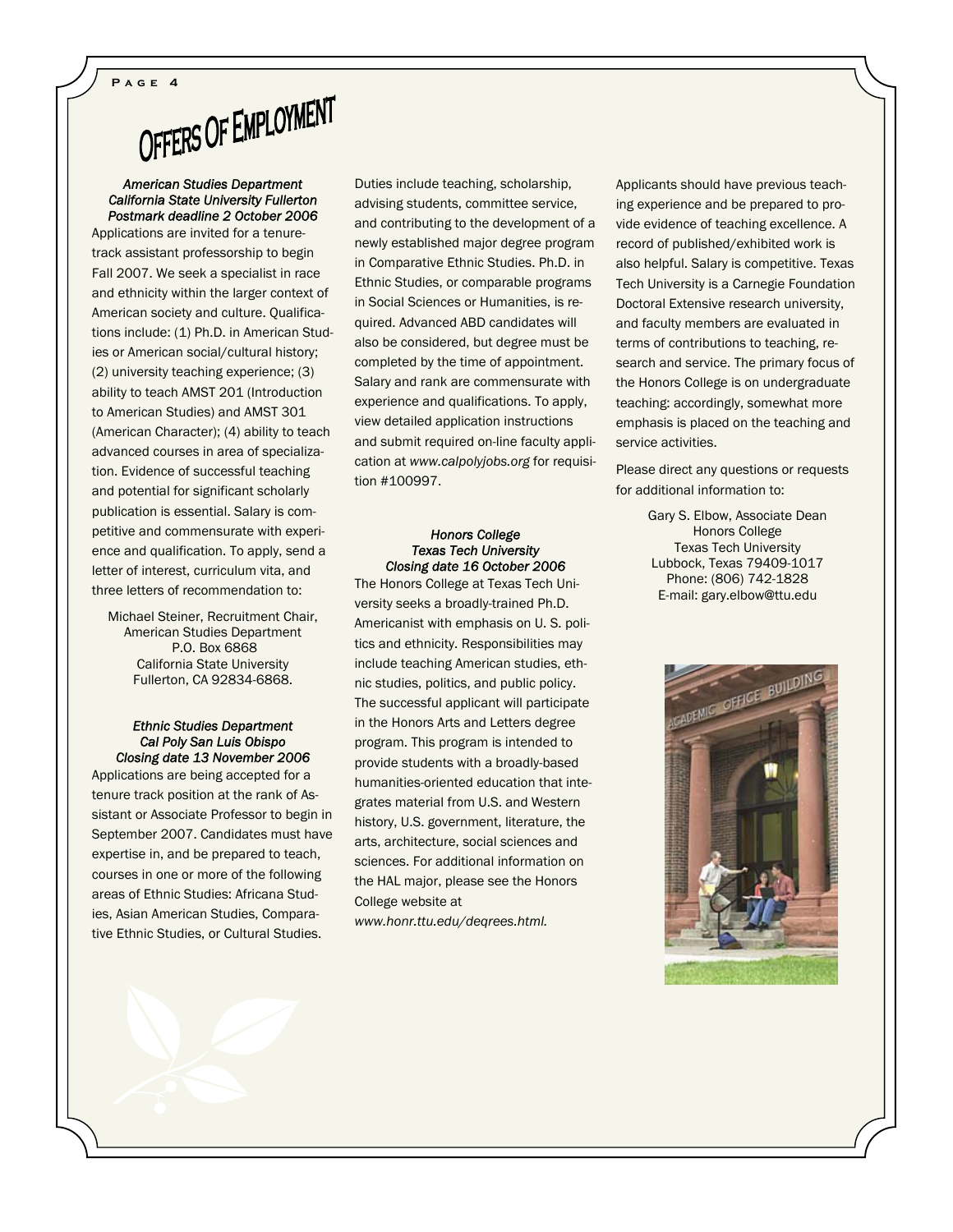### **AMERICAN STUDIES NEWSMAKERS**



Professor Stephanie Kane, Criminal Justice, has been awarded a Fulbright Hays fellowship for the 2006-2007 academic year. She will undertake an ethnographic study of the use and management of fresh and marine water resources in four South Atlantic port cities in Brazil and Argentina. By studying the material and symbolic dimensions of water security across local, regional, and transnational scales, the project aims to reveal opportunities for enhancing public health and ecological sustainability in the global transport niches upon which world trade relies.

#### Professor John Louis Lucaites

(Communication and Culture) is publishing No Caption Needed: Iconic Photographs, Public Culture, and Liberal Democracy (University of Chicago Press, 2007, with Robert Hariman, Northwestern University). Lucaites and Hariman have also received the Paul Boase Prize for their work on visual rhetoric.

Professor Jonathan Elmer (English) has two articles forthcoming: "Torture and Hyberpole," in *Law, Culture, and the Humanities*, and "Melancholy, Race, and Sovereign Exemption in Early American Fiction," forthcoming from NOVEL.

This past year, Professor Mary L. Gray (Communication and Culture) worked with community volunteers to produce the 3rd annual Pride Film Festival bringing an international selection of independent queer films to Bloomington.

Student interns worked with Mary during fall semester to put on the January event that played to an audience of more than 2,000 people. Mary developed the student internship opportunity into a stand-alone servicelearning course for CMCL—the first one established in COAS—to be taught in Fall 2006. Mary also introduced three new courses—an introductory undergraduate class with an honor's section on queer representations in U.S. cinema, and advanced undergraduate course on the representation of political dissent in the media, and a graduate seminar that drew CMCL, telecommunications, and social informatics students together to study ethnographic approaches to new media research. Mary was awarded IU's Campus Writing Program Summer Writing- Teaching Grant to expand the introductory "Gender, Sexuality, and the Media" class into a large enrollment service course. IU also awarded Mary one of its two campus nominations for the National Endowment for the Humanities' Summer Faculty Fellowship. This summer, Mary used an Office of the Vice Provost for Research Fellowship to work towards completion of her manuscript entitled, Out in the Country: Youth, Media, and the Queering of Identity. Her articles on facebook.com and rural queer youth uses of Wal-Mart will be published this coming year.

Professor Jesse Goodman (Education) has recently published School Reform: Working within a Progressive Tradition During Conservative Times (SUNY Press). Details may be found at www.sunypress.edu/details.asp? id=61292

> Please share your news, personal or professional, with us at any time. Email the editor at cyaudes or the Program at amst.